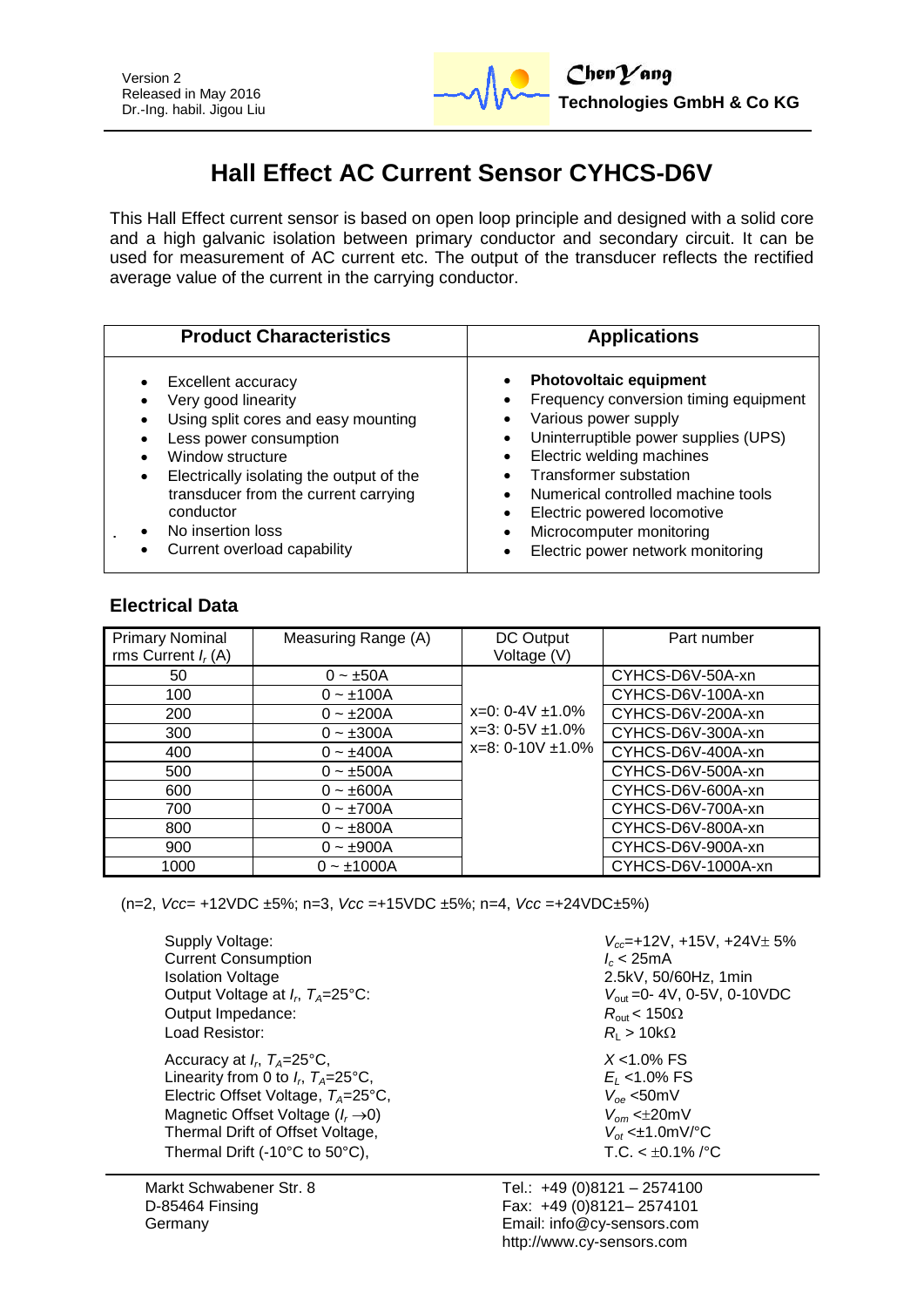Version 2 Released in May 2016 Dr.-Ing. habil. Jigou Liu



Response Time at 90% of  $I_P$  (*f*=1k Hz)  $t_r$  < 200ms<br>Frequency Bandwidth (-3dB),  $f_b = 20$ Hz - 20 kHz Frequency Bandwidth (-3dB),  $f_b = 2$ <br>Case Material: PBT Case Material:<br>Ambient Operating Temperature,<br> $T_A = -25^{\circ}\text{C} \sim +85^{\circ}\text{C}$ Ambient Operating Temperature,  $T_A = -25^{\circ}C \sim +85^{\circ}C$ <br>Ambient Storage Temperature,  $T_S = -40^{\circ}C \sim +100^{\circ}C$ Ambient Storage Temperature,

### **PIN Definition and Dimensions**

#### **CYHCS-D6V-xxxx**





**Current** direction

#### **Terminal Arrangement**

| $1(+)$ : | Vcc    |
|----------|--------|
| $2(-)$ : | GND    |
| $3(M)$ : | Output |



Markt Schwabener Str. 8 D-85464 Finsing Germany